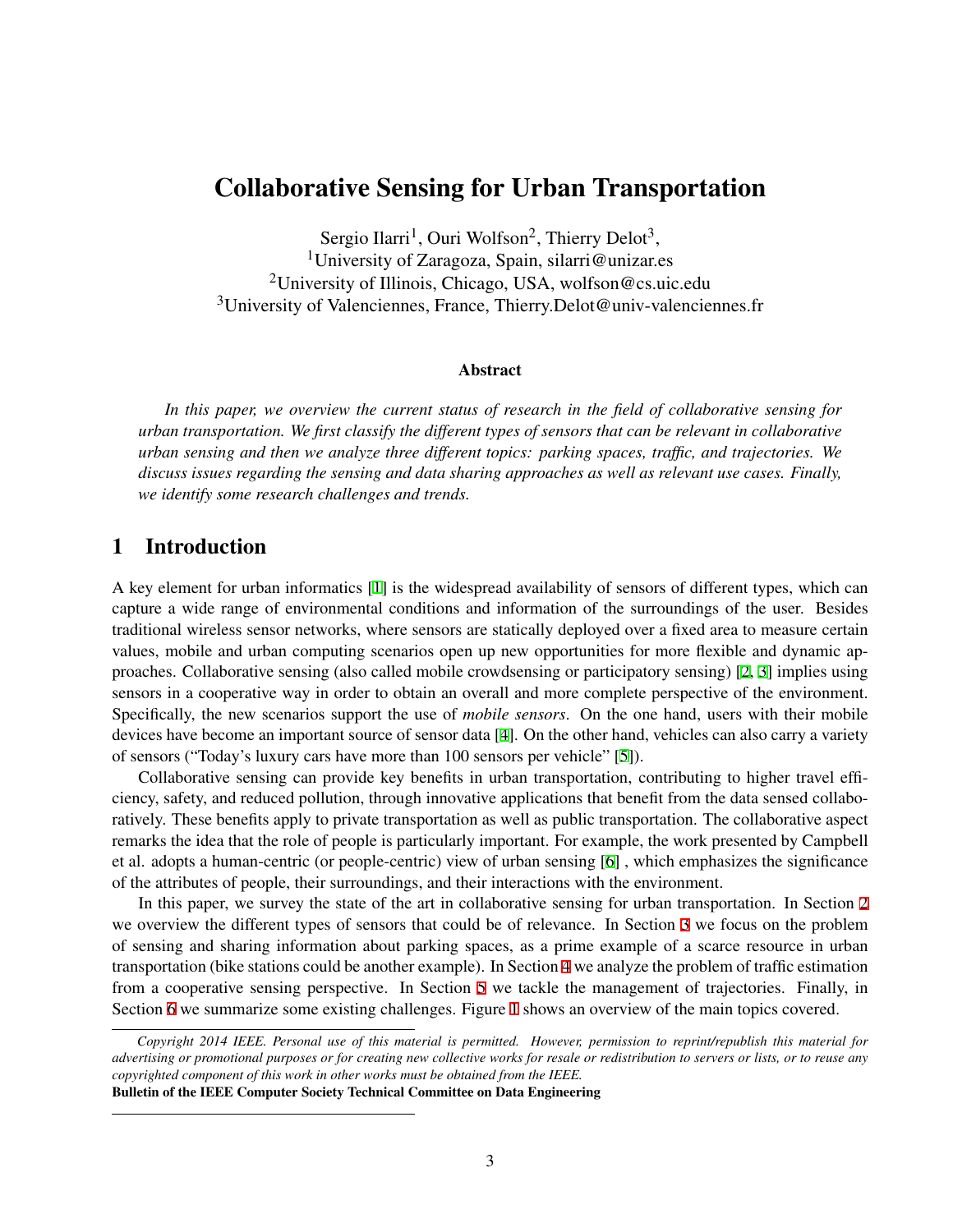<span id="page-1-1"></span>

Figure 1: Main topics in collaborative sensing for transportation

# <span id="page-1-0"></span>2 Types of Sensors

According to the abstraction level of the information they manage, several types of sensors can be distinguished:

- *• Physical sensors*. These are traditional *hardware sensors*, which are able to directly capture raw data from the environment. Sensing capabilities can be embedded in existing mobile devices (e.g., smartphones) or as stand-alone measuring devices that communicate their data to other devices or computers. As an example, mobile devices are being equipped with an increasing number of built-in sensors: GPS, microphone, camera, ambient light sensor, accelerometer, gyroscope, compass, proximity sensor, temperature, etc. These mobile devices can be carried by people or be integrated in vehicles (cars, taxis, buses, etc.).
- *• Virtual sensors*. These are *software sensors*, which do not directly correspond to physical sensors. Instead, they usually provide higher-level data that are obtained by combining the output of several sensors. A virtual sensor [\[7\]](#page-8-6) is an abstraction that aggregates data provided by different (and possibly heterogeneous) sensors to compute a virtual measurement (e.g., a virtual position sensor that transparently uses different positioning mechanisms, as needed, to locate the user).
- *Social sensors*. These are sensors that provide data based on information extracted from the social media: social networks (e.g., Facebook, Foursquare, Flickr), blogs, microblogs (e.g., Twitter), etc. For example, Albakour et al. [\[8\]](#page-8-7) exploit microblogs to detect events in the vicinity, and Sakaki et al. [\[9\]](#page-8-8) extract data from tweets to infer heavy traffic conditions for drivers. Another prominent effort is the EU FP7 project *SocialSensor* [[10\]](#page-8-9).
- *Human sensors*. In the extreme, we can consider humans as sensors, as they themselves can provide interesting measures through explicit cooperation. Humans can use their own senses and provide information explicitly, or manage the sensors that they have available in specific ways to collaborate in the measuring task. As an example, humans can provide *volunteered geographic information (VGI)* [\[11](#page-8-10)]. As another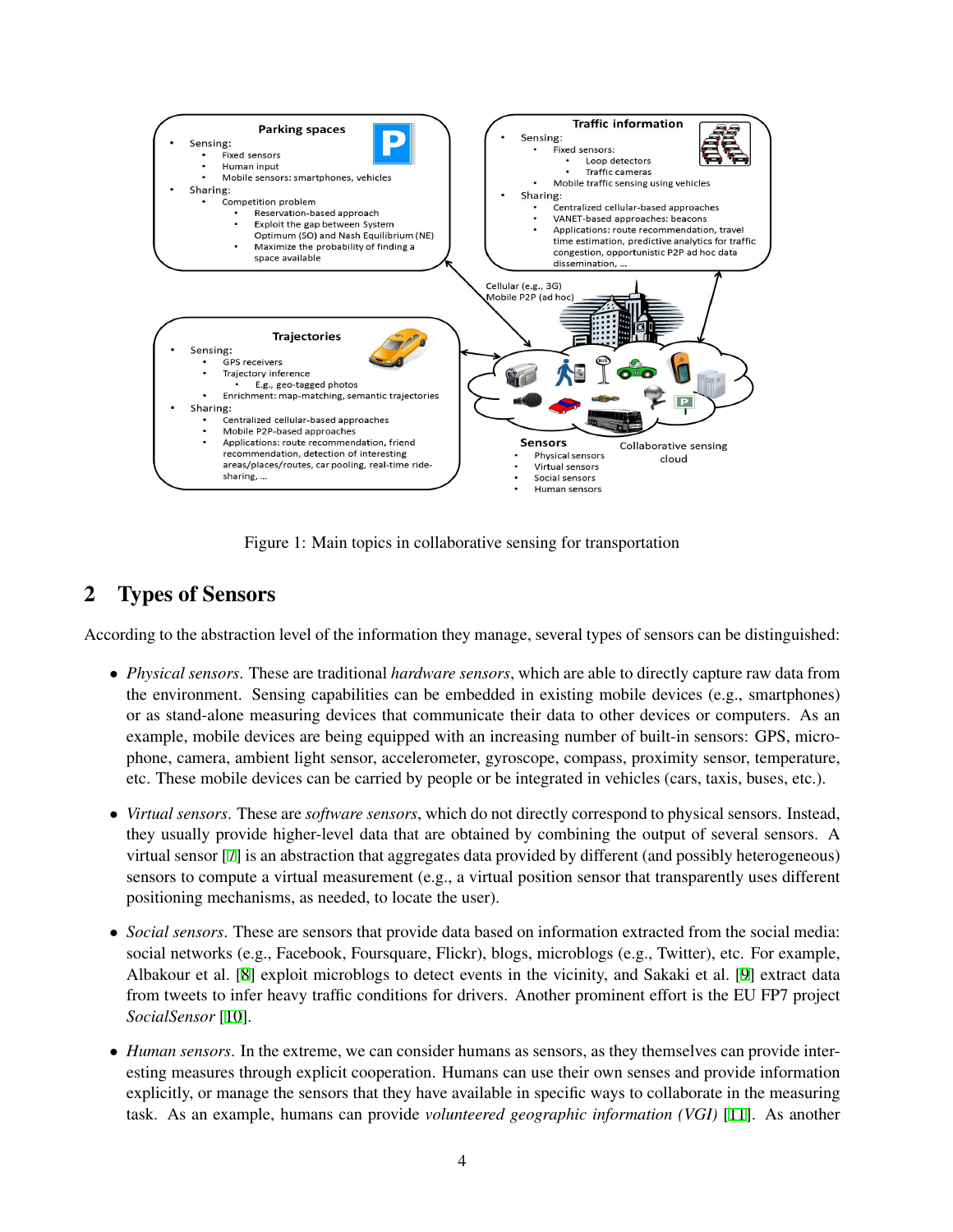example, the idea of *spatial crowdsourcing* [\[12](#page-8-11), [13,](#page-8-12) [14](#page-8-13)] is a hot topic. Drivers can also provide information about parking spaces (see Section [3](#page-2-0)). Although in some cases social sensors could also be considered as human sensors (e.g., humans can report what they see by sending tweets), we make a distinction by requiring explicit (not indirect or casual) cooperation from people in the case of human sensors.

The previous classification is to some extent similar to the one provided for location sensors in the work by Indulska et al. [[15\]](#page-8-14). According to that work, physical location sensors provide the location of a physical device, virtual location sensors extract information from the virtual space (software applications, operating systems, and networks), and logical location sensors exploit virtual and physical location sensors to infer physical locations. On the other hand, Islam et al. [[16\]](#page-8-15) distinguish between *hard sensors* (physical sensors) and *soft sensors* (which actually represent trigger conditions, such as the reception of an email or a new entry in the user's calendar).

#### <span id="page-2-0"></span>3 Parking Spaces

A key element to improve urban transportation is to provide a suitable management of parking spaces. Among the inconveniences of searching for parking, we can highlight that it is usually a time-consuming task, stressful and frustrating for drivers, and it obviously contributes to increasing traffic and pollution. A well-known report by Shoup [[17\]](#page-8-16) quantifies the yearly cost of parking in a commercial district next to the campus of the University of California in Los Angeles (Westwood Village): 47000 gallons of gasoline, 730 tons of  $CO_2$  emissions, and 95000 hours of drivers' time. According to a study in France [\[18](#page-8-17)], searching for parking represents between 5% and 10% of the traffic in urban areas and it can rise up to 60% in the case of small streets. As a final example, a study performed in the district of Schwabing in Munich (cited in [[19\]](#page-8-18)) indicates that about 44% of the traffic is searching for an available parking space. These and many other reports emphasize the importance of promoting an efficient management of parking spaces for sustainable transportation in cities.

For some types of parking, such as parking garages and paid parking lots, an existing infrastructure can accurately monitor in real-time the occupancy of parking spaces and even provide effective reservation and payment methods. However, in the general case, such as in the case of free street parking, a fixed sensorbased infrastructure to detect the occupancy of parking spots (a popular example is SFPark in San Francisco, see <http://sfpark.org/>, which covers 6000 metered spaces and 12250 spaces in parking garages [[20\]](#page-8-19)) usually does not exist or it is considered expensive to be deployed at a large scale (e.g., see [\[21,](#page-9-0) [22,](#page-9-1) [23,](#page-9-2) [24](#page-9-3)]). Therefore, collaborative parking sensing is a promising avenue to explore.

It should be noted that a variety of methods could be used to capture information about the availability of a parking space. Besides traditional approaches using fixed sensors (e.g., SFPark), smartphone-based techniques are being developed to automatically detect parking and unparking events without user intervention [[22,](#page-9-1) [23,](#page-9-2) [24](#page-9-3), [25,](#page-9-4) [26\]](#page-9-5). Other approaches consider the vehicles themselves as mobile sensors that detect surrounding parking spaces [\[21\]](#page-9-0). Finally, the driver himself or herself could also provide the information manually (as illustrated in the work by Hoh et al. [\[27](#page-9-6)] or by a variety of ephemeral applications such as Google's Open Spot, which is no longer available).

Once the information about parking spaces is collected, the problem is how to effectively share it. Parking spaces represent a scarce resource, and therefore if information about their availability is disseminated freely among the potentially interested vehicles there is a high risk of generating a competition among them to try to get the same parking space. There is a trade-off between competition and information dissemination [[28\]](#page-9-7), such that eventually the time to find an available parking space could actually increase as compared to the situation of blind search where no information is provided. Different approaches have been proposed to manage this problem:

• Some approaches have proposed reservation protocols to guarantee the use of the parking space to only a specific vehicle (e.g., the *Centralized Assisted Parking Search* approach [\[28](#page-9-7)]). They rely on an infrastruc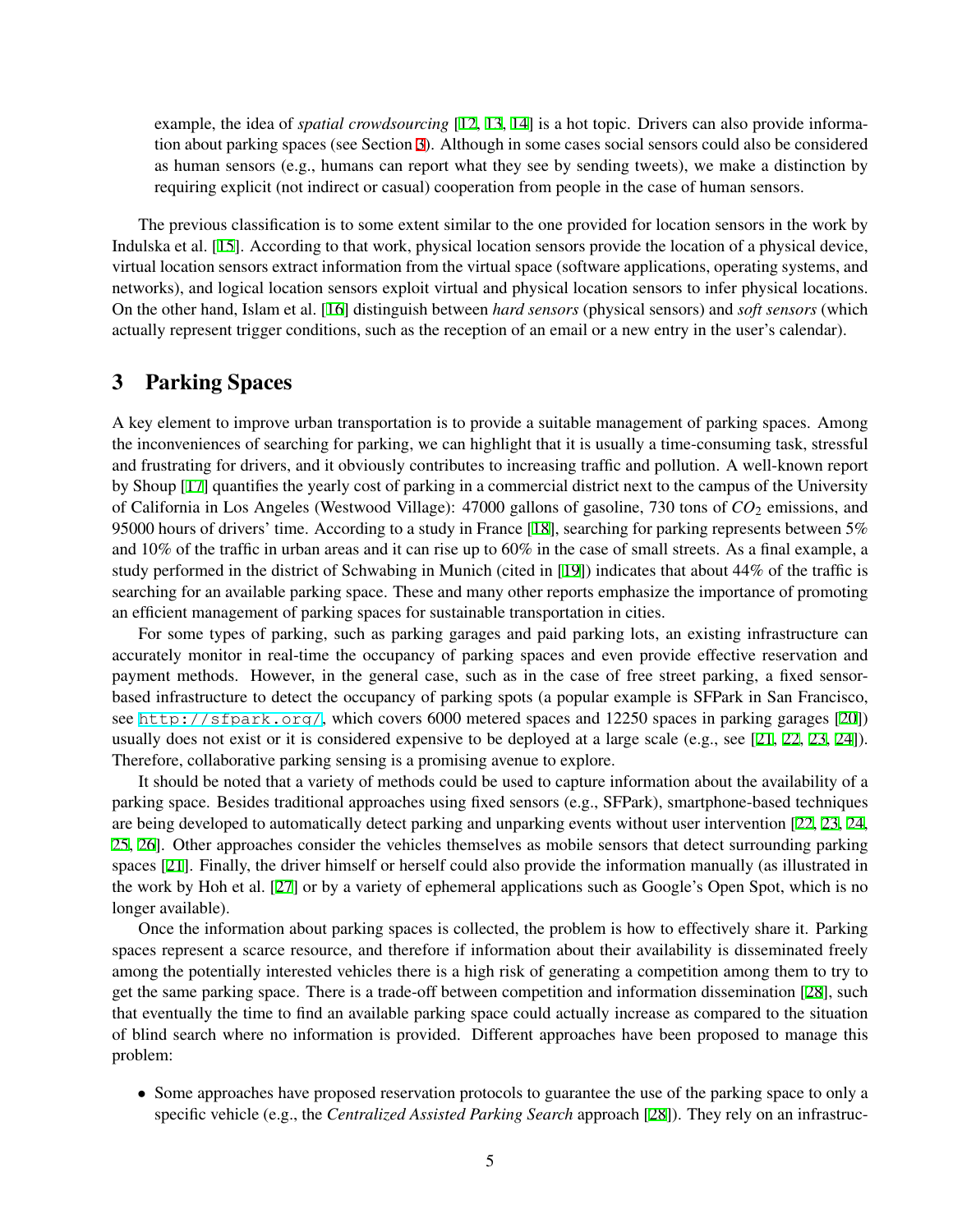ture for reservation, payment and monitoring of the parking spaces, and so their use is limited to the case of controlled parking facilities. An exception is the reservation protocol for VANETs (Vehicular Ad Hoc Networks) proposed by Delot et al. [[29\]](#page-9-8), which uses the term *reservation* in a metaphorical way. What it actually does is to provide the information about an available parking space to a single driver); without the use of an infrastructure, ensuring that no other vehicle can take up the "reserved" space is not possible.

- Other approaches exploit the gap between the System Optimum (SO) and Nash Equilibrium (NE) in matching vehicles and parking slots [[30\]](#page-9-9). SO is more efficient (i.e., it involves minimum total travel-time to slots), but an uncoordinated system of drivers acting selfishly settles into an NE state. One approach to bridge the gap is to price the slots such that an NE matching when considering travel-time and price is the same as an SO matching when considering travel-time alone [\[31](#page-9-10)]. Another approach involves payments among drivers looking to park, through a platform, to convert one matching to another [\[31](#page-9-10), [32\]](#page-9-11). In other words, through payments, selfish drivers are incentivized to behave in a manner that is globally and environmentally responsible. Interestingly, payments raise the issue of truthful location disclosure by a driver, and Vickrey-Clarke-Groves (VCG) mechanisms from economics can be adapted to incentivize drivers to be truthful [\[32](#page-9-11)].
- Some approaches try to maximize the probability of finding an available parking space. For example, one alternative is to compute a route that goes through all the available parking spaces [[33\]](#page-9-12). As another example, the Gravity-based Parking Algorithm (GPA) [\[30](#page-9-9)] is a gravitational model heuristic where each parking space applies an attraction force on a vehicle searching for a parking space. The magnitude of the force is inversely related to the distance between the space and the vehicle. The force-vectors on the vehicle are added, thus areas with a higher density of parking spaces become more attractive. In the approach proposed by Klappenecker et al. [\[34](#page-9-13)], parking lots periodically disseminate certain status parameters (such as their capacity and the number of occupied parking spaces) that vehicles can use to estimate the probability of finding there an available parking space at the time of arrival. Other proposals highlight the interest of guiding drivers towards areas where the probability to find an available parking space is high [[35\]](#page-9-14), instead of towards a specific parking space. Zekri et al. [\[36](#page-9-15)] present an approach that aggregates information about available parking spaces to extract general knowledge about their spatiotemporal availability.

Although most studies have focused on effectively exploiting availability data about parking spaces to minimize the parking time, the communication overhead should not be overlooked. As an example, a survey con-cerning the Montreal Region [[37\]](#page-9-16) (an area of 5500 km<sup>2</sup>) reports 80500 parking events per day during the year 2003. As another example, from the analysis of a dataset of SFPark we conclude that an average of 56.8 records (events) per city block are generated each day in San Francisco; the raw data of each record has a size of 129.7 bytes on average (the names of the blocks have different lengths) which can be reduced (filtering out unnecessary or redundant information) for later processing to an average of 33 bytes of useful data per record. If a high number of messages about parking and unparking events are exchanged among vehicles with no control, this could easily lead to network overload. If we imagine a country or world-wide cloud-based system, the volumes of data in such a system may be particularly significant.

### <span id="page-3-0"></span>4 Traffic Information

For the collection of traffic information, different methods have been traditionally used. For example, for speed or traffic density estimation static devices and sensors such as single and double loop detectors or traffic surveillance cameras can be exploited. In the last years, rather than relying on sensing approaches based on the use of a fixed infrastructure, which is usually an expensive and non-flexible approach with limited coverage (e.g., see [\[38](#page-9-17)]), other alternatives propose the use of vehicles as mobile sensors.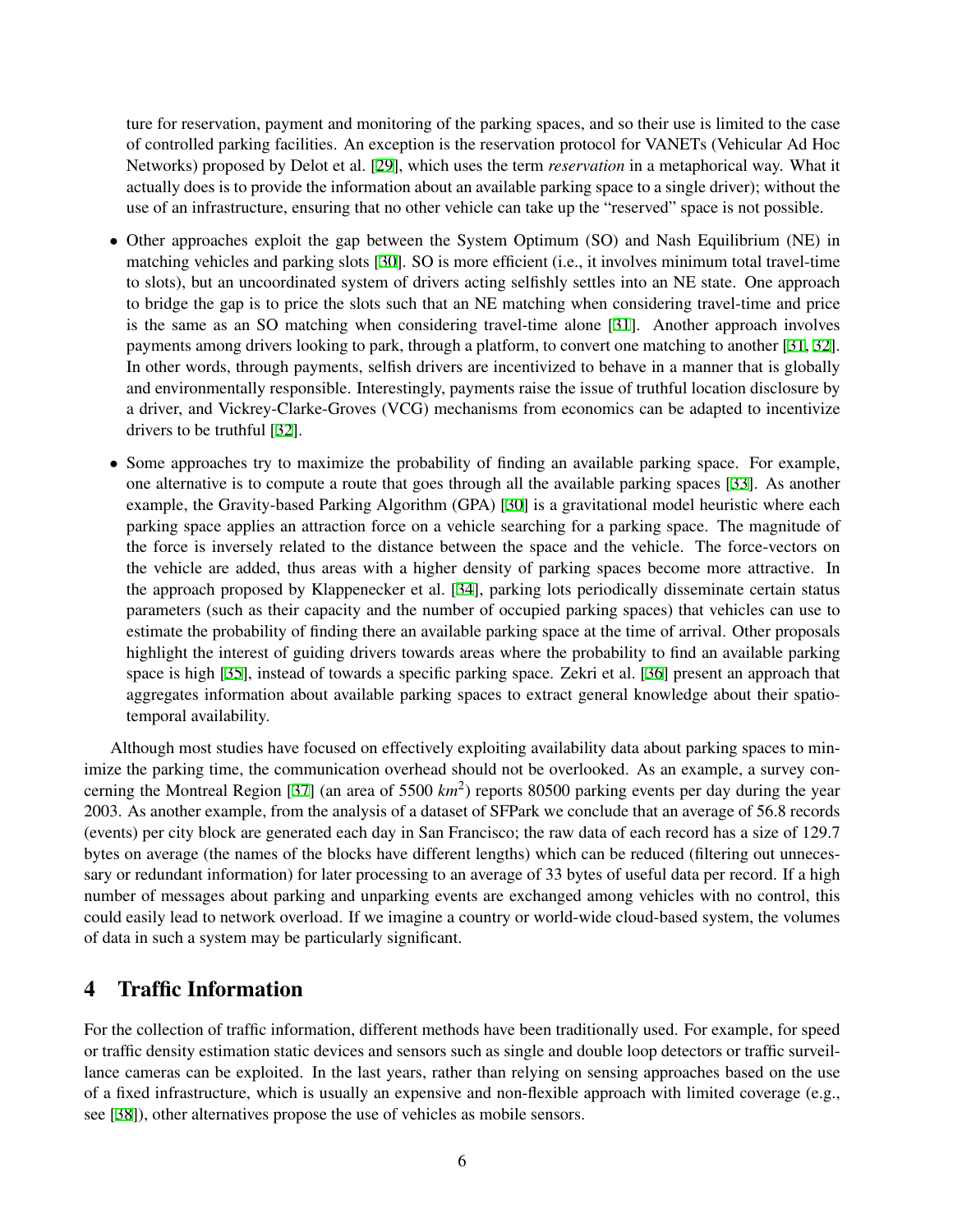Thus, *probe vehicles* (e.g., taxis and buses) could collect traffic data in a city. For example, they could periodically report their speed and location to a central server (using cellular communication) for later aggregation [\[38](#page-9-17)]. This collaborative traffic sensing is a promising approach, but it also faces important challenges: the data are sensed opportunistically as the vehicles move through the city, and therefore the data collected may exhibit significant gaps in time and space, as the spatio-temporal distribution of the vehicles is not uniform (e.g., compressive sensing could be used to deal with missing values [\[38](#page-9-17)]). Vehicles can use different types of sensors to obtain the relevant information; for example, VTrack [[39\]](#page-9-18) exploits WiFi location samples to estimate the location of the user (with less energy consumption than in a GPS-based solution) and identify travel-time patterns along the road segments. Besides probe vehicles, *floating cars* (such as patrol cars for surveillance) can also play the role of mobile sensors [\[42](#page-10-0)] for traffic estimation: the path of these floating vehicles could be controlled and adjusted according to the traffic monitoring requirements.

The wireless bandwidth used for the transmission of traffic information is a resource to minimize [\[40,](#page-9-19) [41\]](#page-10-1). For example, Ayala et al. [[41\]](#page-10-1) proposed a *flow-based update policy* where cars use a transmission probability computed based on the number of messages that the server expects to receive from the vehicles in each road segment in order to ensure a desired accuracy for the average speeds computed. They performed experiments based on data generated by a sensor at the end of a road segment on highway 190 in Chicago from 6AM to 8AM on May 22nd, 2007 (Tuesday). In the experiments presented, fewer that 500 messages are required by the proposed policy, whereas the number of messages goes up to about 3000 with an alternative *information cost based policy* (based on the existing trade-off between the communication cost and the data uncertainty) and about 5500 for a *deterministic policy* (a vehicle transmits its velocity to a server if the difference between the broadcasted velocity received from the server and the measured velocity exceeds a certain threshold), considering a data collection period of 300 seconds and a velocity threshold of 1 mph for the information cost based policy and deterministic policy; the benefits of the proposed policy are also shown for other combinations of thresholds.

Whereas traditional mobile traffic sensing approaches using vehicles are centralized and usually use cellular communications, other novel solutions have been proposed in the field of VANETs, which exploit ad hoc communications in a distributed way. In the proposal presented by Sanguesa et al. [\[43](#page-10-2)], vehicles in urban areas use information of the beacons received from other neighboring vehicles, as well as features extracted from digital maps, to estimate the density of vehicles in their neighborhood; in the experimental evaluation performed, the authors infer that the optimal time period to estimate the density in vehicular environments is 30 seconds. To offer an overall picture rather than just a local density estimation, some proposals advocate exploiting a complementary fixed-support infrastructure. Thus, the V2X-D architecture [[44\]](#page-10-3) combines vehicle-to-vehicle (V2V) and vehicle-to-infrastructure (V2I) communications to estimate the traffic density, based on the number of beacons received by vehicles and fixed support nodes on the roads (Road Support Stations or RSUs) and the features of the road maps. Another recent VANET-based approach for speed estimation is proposed by Yang et al. [[45\]](#page-10-4).

It is also interesting to mention that it is possible to combine information provided by (fixed or mobile) traffic sensors with other data sources. For example, several approaches [\[46](#page-10-5), [47,](#page-10-6) [48](#page-10-7)] combine data provided by traditional monitoring equipment with social media feeds to obtain a better perception and try to infer the causes of the traffic situation.

The estimation of traffic density and travel times has a range of potential benefits. Providing drivers with estimated travel times would help them to make more informed decision and take the best routes [[49\]](#page-10-8), even in multimodal settings involving both public and private transportation. Moreover, traffic density has a significant impact on the performance of dissemination protocols for VANETs, and therefore the knowledge of the traffic density could be exploited to have a more robust data dissemination or routing protocol (e.g., see [\[50\]](#page-10-9)). Traffic awareness also implies the detection of hazards, such as traffic jams, accidents, or a malfunctioning bus line.

Besides estimating the current situation, once traffic data have been collected, it is also interesting to analyze them to learn something useful that can help to improve traffic-based applications, such as travel recommendation systems, even in the absence of real-time information. Predictive analytics, which implies extracting information from data in order to predict future outcomes and trends, is a hot topic currently. Its potential appli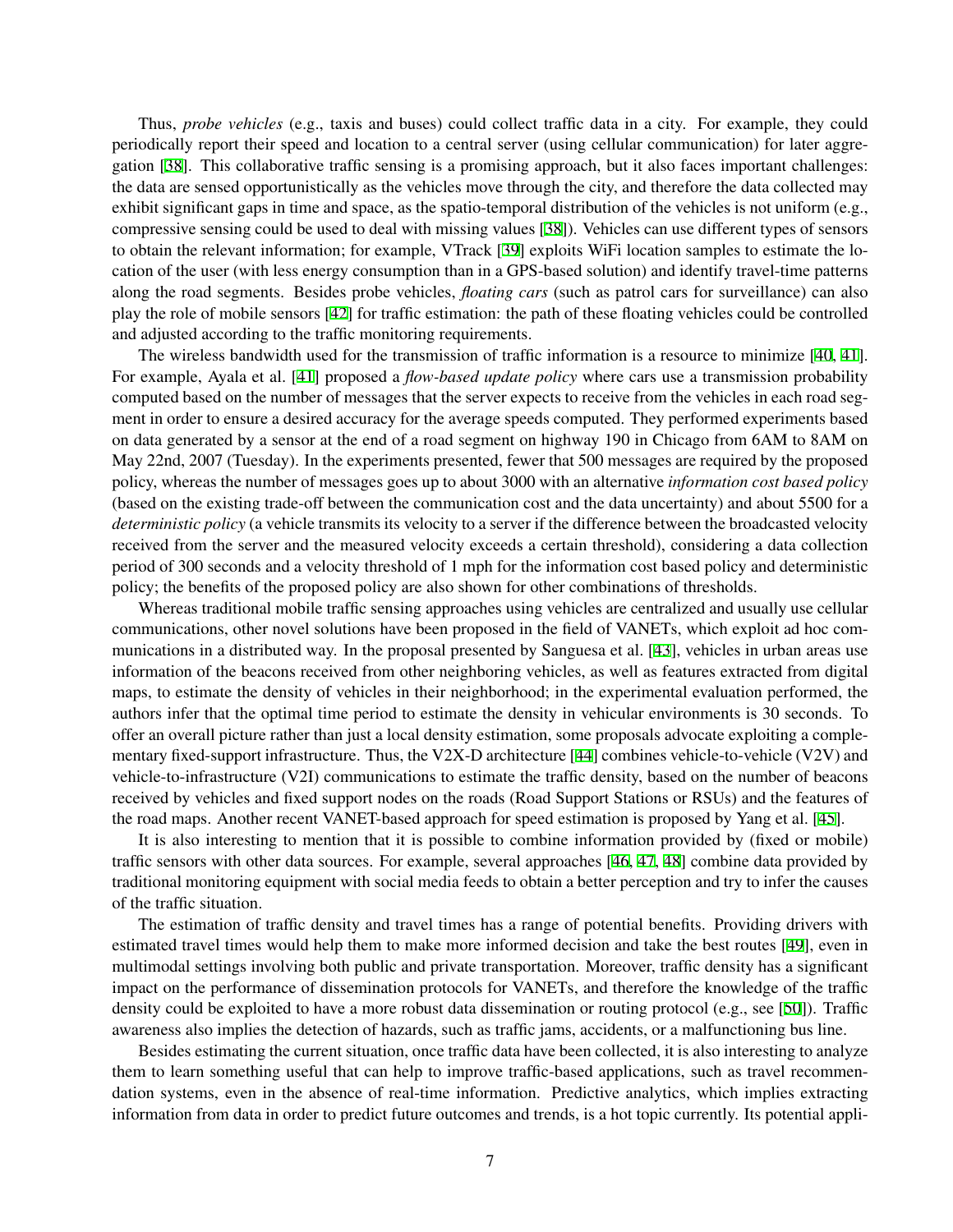cation to the field of transportation, particularly exploiting traffic information, is very promising. For example, Chong et al. [\[51\]](#page-10-10) present a use case that predicts traffic congestion by using a collaborative analytics system proposed by the authors. Xu et al. [\[52](#page-10-11)] describe a time-series approach to prediction for processing moving objects queries, and Min et al. [\[53](#page-10-12)] enhance it by exploiting spatial and temporal interactions and considering the road network characteristics (the possible congestion or not of a link influences the traffic flow of others).

As an example application, Waze (<http://www.waze.com>) is a popular system allowing a community of drivers to share information (e.g., traffic information). It captures contextual information (e.g., location, speed) and aggregates the data collected to deliver real-time information about the surroundings of the user (e.g., location and size of traffic jams). Another example is the exchange of multimedia data about traffic [\[54](#page-10-13)]; if a 5 second video or voice recording is captured by each vehicle every minute and disseminated, the data volumes generated and exchanged may be significant.

### <span id="page-5-0"></span>5 Trajectories

Trajectory-data management is another relevant topic in the field of urban transportation. We can identify three basic tasks regarding the collection, processing, and use of trajectories:

- *• Capturing trajectory information*. The use of GPS is now widespread and many mobile devices (such as modern smartphones) are equipped with a GPS receiver. With such a positioning mechanism (or using other similar satellite-based techniques, such as the upcoming European *Galileo*), the trajectory of the device can be easily captured as a sequence of location data points. Moreover, less-precise positioning techniques (e.g., network-based positioning [[55\]](#page-10-14)) can be applied outdoors if a GPS receiver is not available or if the device is in a covered area with fewer than four satellites in view. Finally, in some cases it could be possible to infer trajectories, such as popular travel paths, from other sources like geo-tagged pictures [[56\]](#page-10-15).
- *• Enriching trajectories*. Raw location data is sometimes of little use. Therefore, the GPS locations have to be cleaned and corrected. A common preprocessing step, in the case of vehicles, is applying *mapmatching* [\[57\]](#page-10-16), which is based on the assumption that vehicles move along roads and that their movement is smooth. This is not only a cleaning technique that allows the correction of GPS errors, but it also leads to data enrichment, as it allows labeling raw locations with the corresponding streets and roads. This enrichment can be further enhanced, going from *raw trajectories* to *semantic trajectories* [[58\]](#page-10-17), which not only encode data points but also higher-level semantic information. For example, semantic annotations could represent the type of movement (walking, running, driving, etc.), the transportation means used (private car, bus, taxi, etc.) [\[59](#page-10-18)], or any other feature of interest, such as the type of business visited [[60\]](#page-10-19). For example, trajectory data enriched with the transportation means could be useful for other users to discover new multimodal routes using both public and private transportation. According to Ilarri et al. [[61\]](#page-10-20), different mobility dimensions and levels of granularity could be considered, depending on the needs.
- *Sharing trajectory data*. A number of websites have been developed to support users in the task of sharing and searching trajectory data (e.g., ShareMyRoutes and Bikely). These sites allow users to share and find information about interesting touring routes, bike routes, hiking routes, etc. Similarly, there are also many similar applications for smartphones, such as RouteShoot, which captures both a GPS trace and a video of the surroundings of the trajectory. These applications and web sites are based on a centralized architecture, where a server receives the information through the Internet (the mobile devices use cellular communications such as 3G) and can serve trajectory requests from other interested users. Nevertheless, we could also envision advanced applications where the trajectory data are also shared using peer-to-peer (P2P) ad hoc wireless communications in an opportunistic way. As an example, although it is not a pure P2P architecture because it exploits an infrastructure of access points, the *Shared-Trajectory-based Data*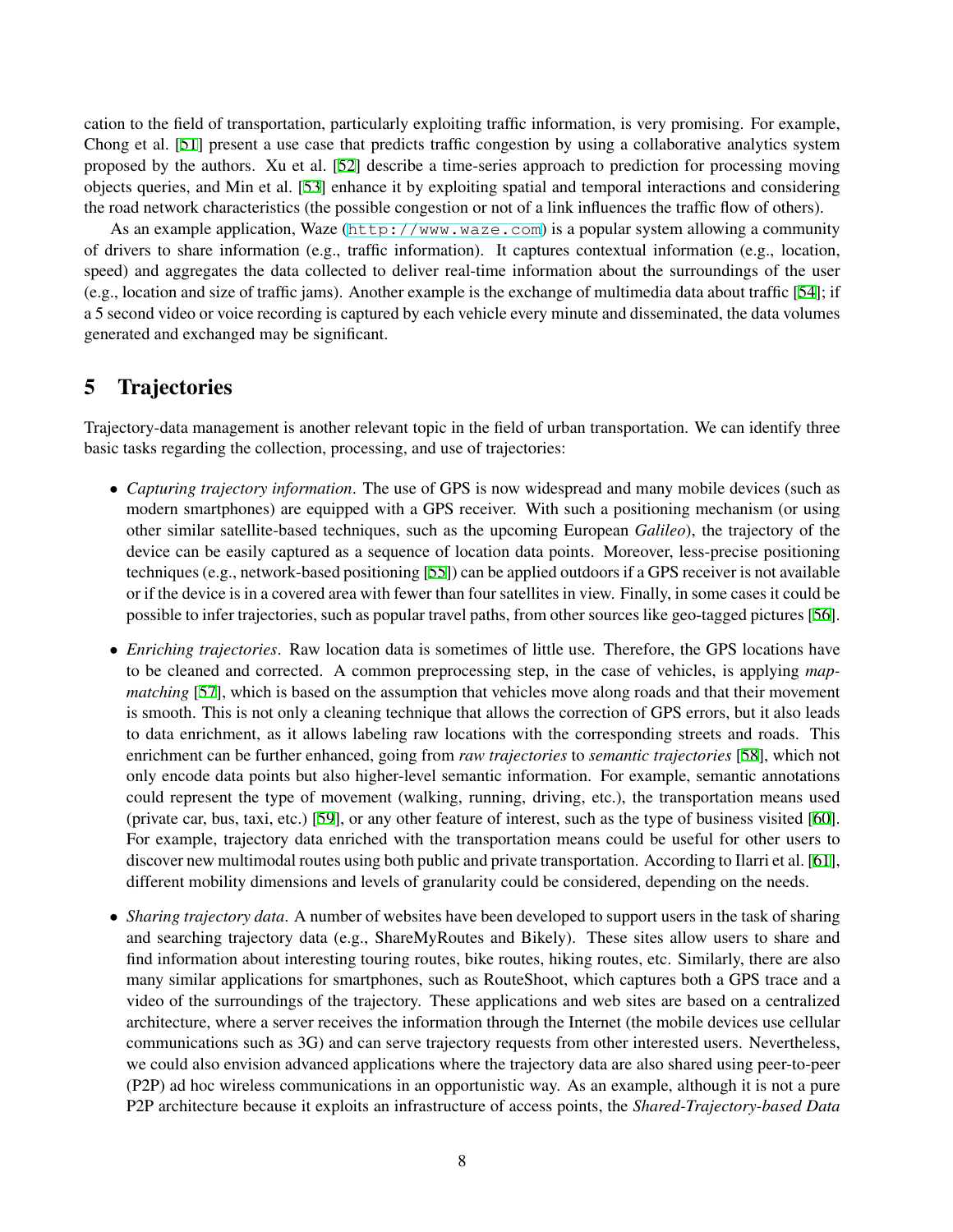*Forwarding Scheme* (STDFS) [[62\]](#page-11-0) for VANETs is based on the estimation of an encounter graph that is exploited for packet forwarding.

The previous tasks would make trajectory data available in an appropriate form. Then, it is also important to develop techniques that can efficiently and effectively exploit the trajectory information. Trajectory data can be collected and mined to learn and extract interesting information. For example, the T-Drive system [[63\]](#page-11-1) mines historical GPS trajectories of taxis (taxi drivers are assumed to be experts in finding the fastest routes) in order to recommend appropriate time-dependent driving directions. Ying et al. [\[64](#page-11-2)] advocate the use of a semantic similarity measure between trajectories as the basis of a friend recommender system. Analyzing trajectories to detect interesting areas and popular routes is another key application (e.g., see [[65\]](#page-11-3)). The information about popular areas and routes can be exploited in recommendation systems, traffic and service planning, and route finding. Trajectories can also be exploited for car pooling, by matching users with similar profiles based on historical information [\[66](#page-11-4)], or even for real-time ride-sharing [\[67](#page-11-5)]. Finally, as mentioned above, trajectories provide very useful information for opportunistic data forwarding in delay-tolerant networks (e.g., see [\[62](#page-11-0)]). Depending on the specific scenario considered and the purpose of the trajectory-data management, huge volumes of trajectory data may need to be processed; for example, in the study by Giannotti et al. [[68](#page-11-6)] the authors consider a data set of around 17000 cars performing around 200000 travels over a week in the city of Milan (Italy), as well as a dataset of around 40000 cars performing around 1500000 travels over 5 weeks in the region surrounding the city of Pisa (Italy).

#### <span id="page-6-0"></span>6 Some Challenges and Future Trends

Although the wide availability of sensors offers very interesting opportunities for urban sensing in transportation, there are also challenges that need to be tackled, such as:

- *Encouraging cooperation among the users*. A significant research topic is focused on providing incentives for users to cooperate. For example, Yang et al. [\[69](#page-11-7)] propose both a platform-centric model (the system itself provides a reward to the participating users) and a user-centric model (based on auctions, the users demand a specific reward in exchange of their sensing services). Another interesting related work is provided by Sugiyama et al. [[70\]](#page-11-8), who analyze incentive mechanisms in the context of data acquisition and distributed computing applications. Although these are significant research contributions, we believe that more effort is needed to propose specific incentive mechanisms for practical scenarios and evaluate their real impact on the behavior of the users. The use of *gamification* to engage users should also be further explored.
- *Management of the data quality*. With opportunistic sensing it is difficult to guarantee, or even estimate, a specific degree of quality for the data provided. This could be alleviated through the development of techniques that estimate the expected level of cooperation and the reliability of the different contributors. With this type of information available, it would be possible to quantify the accuracy, completeness, and freshness of the data. Guaranteeing a certain data quality could also require encouraging further cooperation among the users, although best-effort (rather than optimal) approaches should be expected. A number of data quality metrics for sensor feeds have been proposed [\[71](#page-11-9), [72\]](#page-11-10). Recently, a metric called *quality of contributed service* has been proposed to characterize the quality and timeliness of a sensed quantity obtained through participatory sensing [\[73](#page-11-11)].
- *Spatial crowdsourcing*. This is a quite new topic that proposes the engagement of users in performing certain tasks that may require them to explicitly move to specific areas to achieve the intended goals (i.e., capturing data that are linked to that geographic area) [[12](#page-8-11), [13](#page-8-12), [14](#page-8-13)]. We can envision innovative applications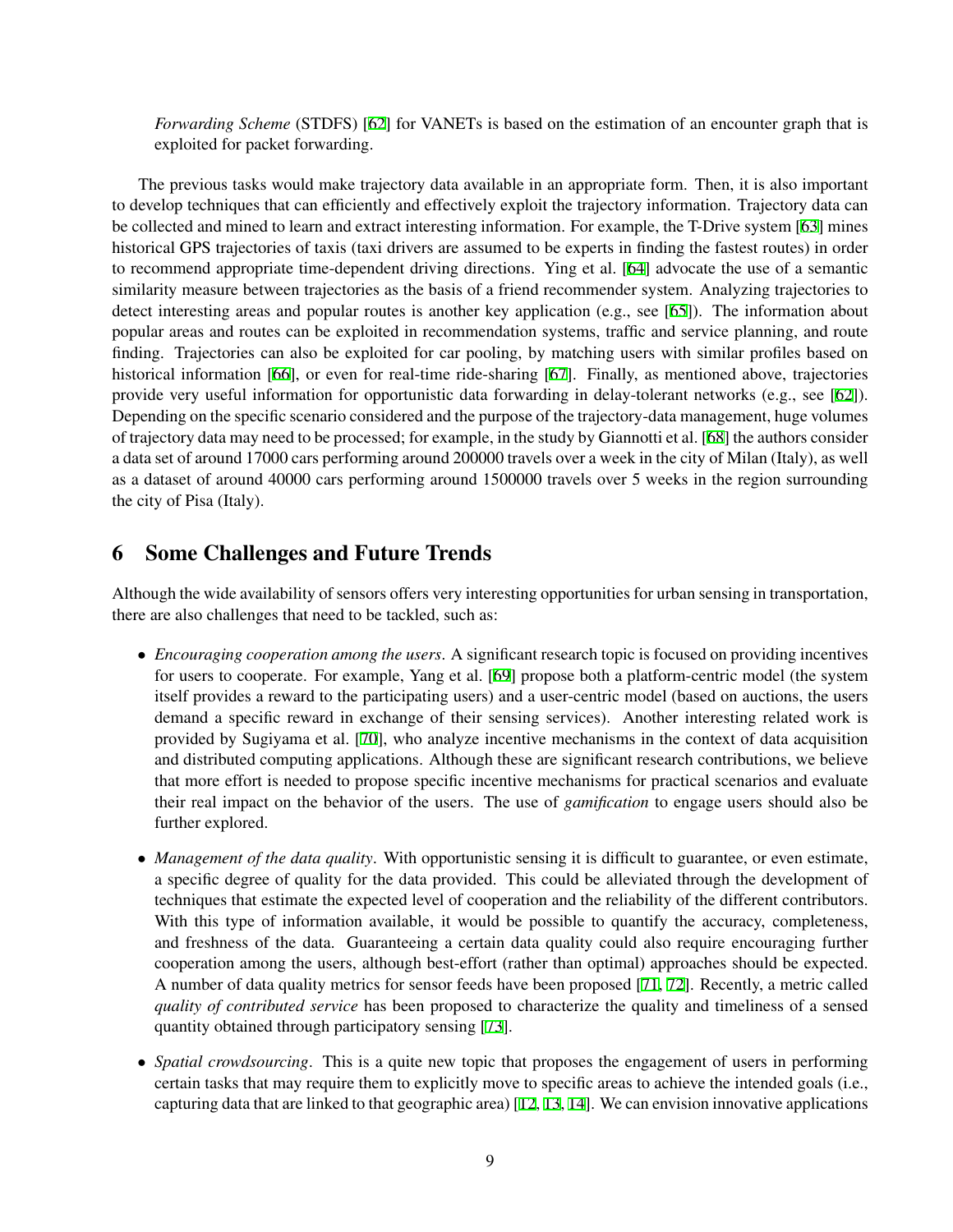that could be useful in the context of transportation, like asking vehicles to slightly detour from their route to alleviate congestion, measure some environmental parameters in an area (e.g., the*CO*2), help in the task of traffic sensing, verify if a certain parking spot is still available and take a picture that can be provided to an interested car, or even just act as links in a multi-hop ad hoc data communication among vehicles. The idea is very new and should be explored in more depth.

- *• Semantic data management*. The use of semantic techniques, such as ontologies [[74\]](#page-11-12) and reasoners [[75\]](#page-11-13), can provide significant benefits. Among them, we can highlight enabling the interoperability among different devices and enriching sensor data with higher-level information, which could be potentially queried in a flexible and semantic way. This is related to the so-called *Semantic Sensor Web* [[76\]](#page-11-14) and to concepts such as *semantic trajectory* [[58\]](#page-10-17) and *semantic location granule* [\[77](#page-11-15)]. However, how to go from raw sensor data to *smart sensor data* and exploit them effectively is an issue that requires further exploration. Ilarri et al. [[61\]](#page-10-20) analyze the state of the art on the semantic management of moving objects (e.g., vehicles) and propose a distributed framework for this purpose.
- *• Exploitation of different types of sensors and large-scale data analytics*. How to effectively exploit and integrate all the information that sensors can provide is still an unsolved issue. For example, a geotagged picture posted on Facebook and local traffic data captured could be correlated to infer information about the location of the user and the traffic conditions, or a user could tweet complaining about the current service of a certain bus line in the city (which could be used to alert other people about a potential malfunctioning of a public transportation service). There is a need to identify what is relevant and how to benefit from it. The analysis of *big spatio-temporal data* to extract interesting information for urban transportation is also an avenue that deserves further exploration.
- *Different ways to cooperate, unobtrusive cooperation*. There are many different ways in which users can cooperate in the sensing process. Some of them will require explicit user interaction, but others could benefit from existing sensors in an unobtrusive way, without any effort from the user. For example, as commented in Section [3](#page-2-0) there are several approaches to automatically detect park and unpark events that can signal the unavailability and availability of a parking space (e.g.,  $[22, 23, 24, 25, 26]$  $[22, 23, 24, 25, 26]$  $[22, 23, 24, 25, 26]$  $[22, 23, 24, 25, 26]$  $[22, 23, 24, 25, 26]$  $[22, 23, 24, 25, 26]$  $[22, 23, 24, 25, 26]$  $[22, 23, 24, 25, 26]$  $[22, 23, 24, 25, 26]$ ). As another example, vehicles could be used for environment monitoring without any direct action by the driver (e.g., [\[78](#page-11-16), [79\]](#page-11-17)). Finally, there are also several approaches for context detection, such as automatic transportation mode detection (e.g., see [\[59,](#page-10-18) [80](#page-11-18)]) and activity recognition (e.g., [\[81](#page-11-19)]), which could be exploited in collaborative transportation applications to minimize the involvement required from the user. We can also envision other intermediate possibilities that require intervention by the user but decreased to a certain extent thanks to the use of wearable devices such as the Google Glasses or the Samsung Galaxy Gear.
- *Management of trust and privacy*. Collaborative sensing for transportation can imply the collection and storage of data about users' daily trips. So, ensuring their privacy is a key issue. Similarly, trust management is a fundamental aspect of collaborative sensing in intelligent transportation, particularly if humans actively provide information. For example, malicious users could provide false information to disturb the system or to gain a competitive advantage. A survey of trust management in the transportation context including properties of trust, trust metrics, potential attacks and defenses, is presented by Ma et al. [\[82](#page-11-20)].

## Acknowledgments

We acknowledge the support of the CICYT project TIN2013-46238-C4-4-R and DGA-FSE. This research was also supported in part by the US Department of Transportation National University Rail Center (NURAIL); and National Science Foundation grants IIS-1213013, CCF-1216096, DGE-0549489, IIP-1315169. Thanks also to the French International Campus on Safety and Intermodality in Transportation, the Nord-Pas-de-Calais Region,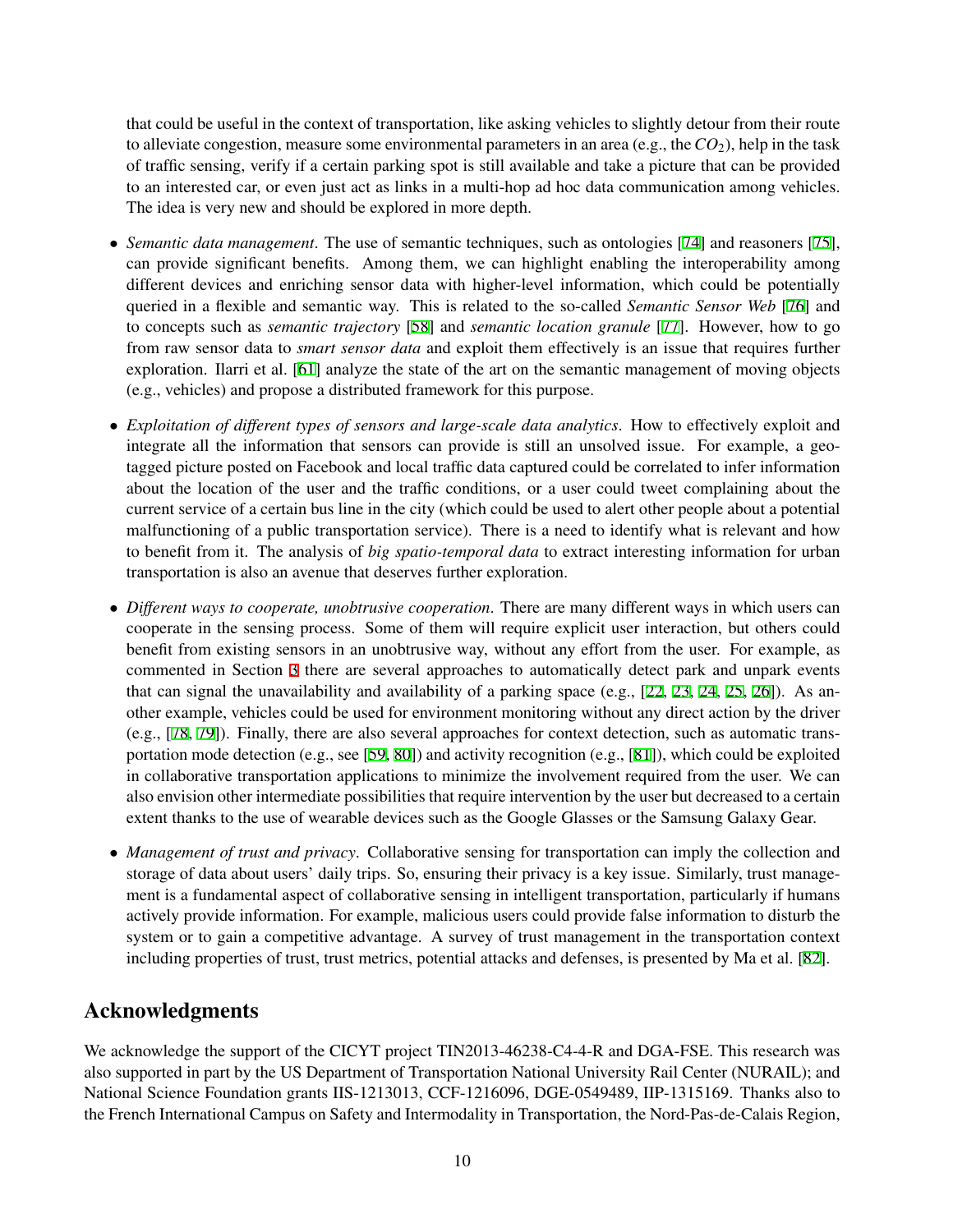the European Union, the Regional Delegation for Research and Technology, the Ministry of Higher Education and Research and the National Center for Scientific Research.

#### References

- <span id="page-8-0"></span>[1] Y. Zheng, L. Capra, O. Wolfson, and H. Yang, "Urban computing: Concepts, methodologies, and applications," *ACM Transactions on Intelligent Systems and Technology*, vol. 5, no. 3, pp. 38:1–38:55, 2014.
- <span id="page-8-1"></span>[2] J. Burke, D. Estrin, M. Hansen, A. Parker, N. Ramanathan, S. Reddy, and M. B. Srivastava, "Participatory sensing," in *World Sensor Web Workshop (WSW)*. ACM, October 2006, pp. 1–5.
- <span id="page-8-2"></span>[3] R. K. Ganti, F. Ye, and H. Lei, "Mobile crowdsensing: Current state and future challenges," *IEEE Communications Magazine*, vol. 49, no. 11, pp. 32–39, November 2011.
- <span id="page-8-3"></span>[4] N. D. Lane, E. Miluzzo, H. Lu, D. Peebles, T. Choudhury, and A. T. Campbell, "A survey of mobile phone sensing," *IEEE Communications Magazine*, vol. 48, no. 9, pp. 140–150, 2010.
- <span id="page-8-4"></span>[5] B. Fleming, "Sensors – A forecast [automotive electronics]," *IEEE Vehicular Technology Magazine*, vol. 8, no. 3, pp. 4–12, 2013.
- <span id="page-8-5"></span>[6] A. T. Campbell, S. B. Eisenman, N. D. Lane, E. Miluzzo, and R. A. Peterson, "People-centric urban sensing," in *Second Annual International Workshop on Wireless Internet (WICON)*. ACM, August 2006.
- <span id="page-8-6"></span>[7] S. Kabadayi, A. Pridgen, and C. Julien, "Virtual sensors: Abstracting data from physical sensors," in *International Symposium on on World of Wireless, Mobile and Multimedia Networks (WOWMOM)*. IEEE Computer Society, June 2006, pp. 587–592.
- <span id="page-8-7"></span>[8] M.-D. Albakour, C. Macdonald, and I. Ounis, "Identifying local events by using microblogs as social sensors," in *Tenth Conference on Open Research Areas in Information Retrieval (OAIR)*. ACM, May 2013, pp. 173–180.
- <span id="page-8-8"></span>[9] T. Sakaki, Y. Matsuo, T. Yanagihara, N. P. Chandrasiri, and K. Nawa, "Real-time event extraction for driving information from social sensors," in *International Conference on Cyber Technology in Automation, Control, and Intelligent Systems (CYBER)*. IEEE Computer Society, May 2012, pp. 221–226.
- <span id="page-8-9"></span>[10] FP7 Project, "Socialsensor – sensing user generated input for improved media discovery and experience," [http:](http://www.socialsensor.eu/) [//www.socialsensor.eu/](http://www.socialsensor.eu/) [Last access: April 21, 2015].
- <span id="page-8-10"></span>[11] M. F. Goodchild, "Citizens as sensors: The world of volunteered geography," *GeoJournal*, vol. 69, no. 4, pp. 211– 221, 2007.
- <span id="page-8-11"></span>[12] L. Kazemi and C. Shahabi, "GeoCrowd: Enabling query answering with spatial crowdsourcing," in *20th SIGSPATIAL International Conference on Advances in Geographic Information Systems (GIS)*. ACM, November 2012, pp. 189– 198.
- <span id="page-8-12"></span>[13] H. To, G. Ghinita, and C. Shahabi, "A framework for protecting worker location privacy in spatial crowdsourcing," in *Proceedings of the VLDB Endowment (PVLDB)*, vol. 7, no. 10, September 2014, pp. 919–930.
- <span id="page-8-13"></span>[14] Z. Chen, R. Fu, Z. Zhao, Z. Liu, L. Xia, L. Chen, P. Cheng, C. C. Cao, Y. Tong, and C. J. Zhang, "gMission: A general spatial crowdsourcing platform," in *Proceedings of the VLDB Endowment (PVLDB)*, vol. 7, no. 13, September 2014, pp. 1629–1632.
- <span id="page-8-14"></span>[15] J. Indulska and P. Sutton, "Location management in pervasive systems," in *Australasian Information Security Workshop Conference on ACSW Frontiers (ACSW Frontiers)*, vol. 21. Australian Computer Society, Inc., January 2003, pp. 143–151.
- <span id="page-8-15"></span>[16] N. Islam and R. Want, "Smartphones: Past, present, and future," *IEEE Pervasive Computing*, vol. 13, no. 4, pp. 89–92, 2014.
- <span id="page-8-17"></span><span id="page-8-16"></span>[17] D. Shoup, "Cruising for parking," *Access*, no. 30, pp. 16–22, Spring 2007.
- [18] E. Gantelet and A. Lefauconnier, "The time looking for a parking space: Strategies, associated nuisances and stakes of parking management in France," in *Europe Transport Conference (ETC)*, Association for European Transport and Contributors, 2006.
- <span id="page-8-18"></span>[19] M. Caliskan, D. Graupner, and M. Mauve, "Decentralized discovery of free parking places," in *Third International Workshop on Vehicular Ad Hoc Networks (VANET)*. ACM, September 2006, pp. 30–39.
- <span id="page-8-19"></span>[20] SFpark, "SFpark pilot project evaluation summary – a summary of the SFMTA's evaluation of the SFpark pilot project," June 2014.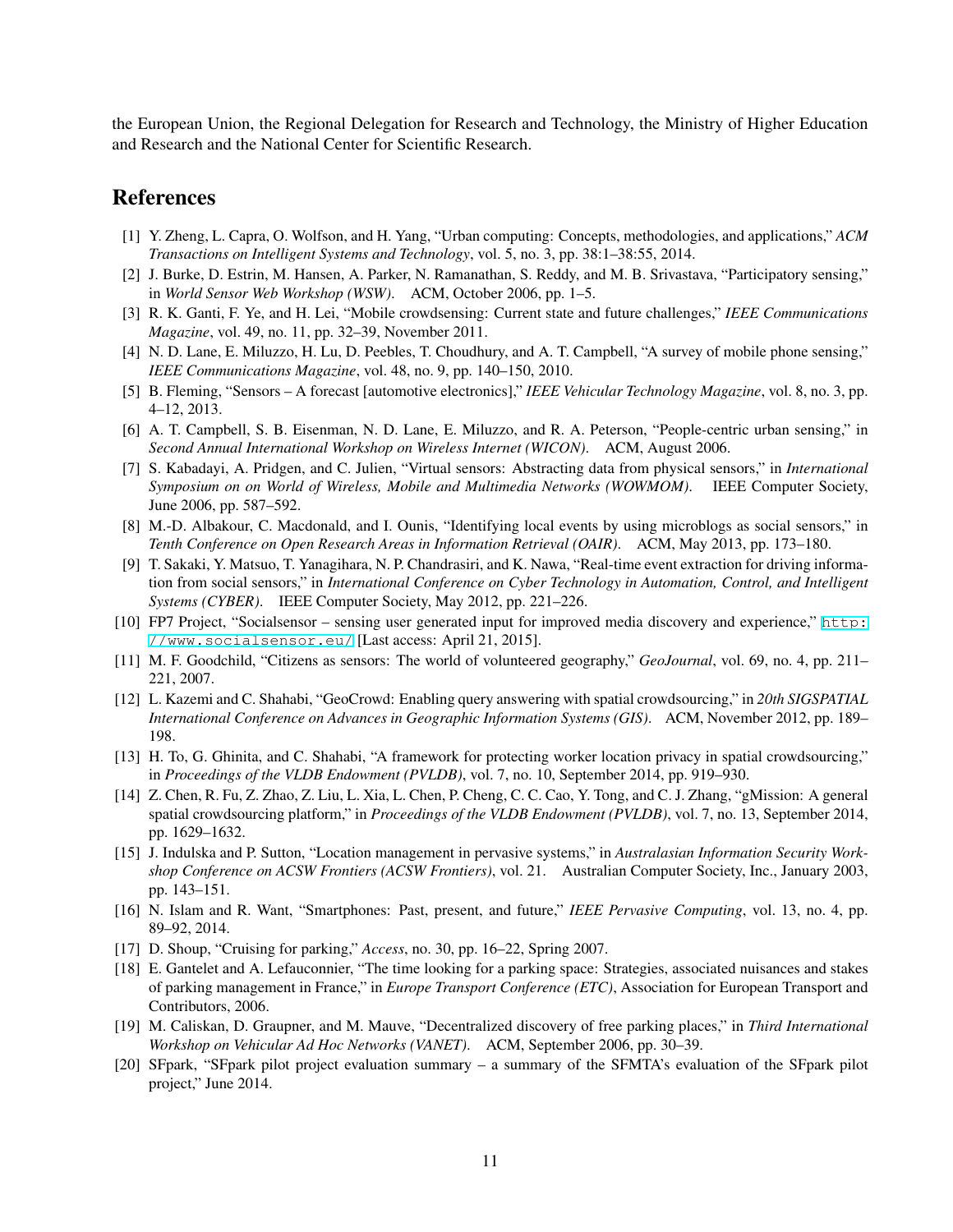- <span id="page-9-0"></span>[21] S. Mathur, T. Jin, N. Kasturirangan, J. Chandrasekaran, W. Xue, M. Gruteser, and W. Trappe, "ParkNet: Drive-by sensing of road-side parking statistics," in *Eighth International Conference on Mobile Systems, Applications, and Services (MobiSys)*. ACM, June 2010, pp. 123–136.
- <span id="page-9-1"></span>[22] S. Nawaz, C. Efstratiou, and C. Mascolo, "ParkSense: A smartphone based sensing system for on-street parking," in *19th Annual International Conference on Mobile Computing & Networking (MobiCom)*. ACM, June 2013, pp. 75–86.
- <span id="page-9-2"></span>[23] K.-C. Lan and W.-Y. Shih, "An intelligent driver location system for smart parking," *Expert Systems with Applications*, vol. 41, no. 5, pp. 2443–2456, 2014.
- <span id="page-9-3"></span>[24] A. Nandugudi, T. Ki, C. Nuessle, and G. Challen, "PocketParker: Pocketsourcing parking lot availability," in *International Joint Conference on Pervasive and Ubiquitous Computing (UbiComp)*. ACM, September 2014, pp. 963–973.
- <span id="page-9-4"></span>[25] B. Xu, O. Wolfson, J. Yang, L. Stenneth, P. S. Yu, and P. C. Nelson, "Real-time street parking availability estimation," in *14th International Conference on Mobile Data Management (MDM)*, vol. 1. IEEE Computer Society, June 2013, pp. 16–25.
- <span id="page-9-5"></span>[26] S. Ma, O. Wolfson, and B. Xu, "UPDetector: Sensing parking/unparking activities using smartphones," in *Seventh SIGSPATIAL International Workshop on Computational Transportation Science (IWCTS)*. ACM, November 2014, pp. 1–10.
- <span id="page-9-6"></span>[27] B. Hoh, T. Yan, D. Ganesan, K. Tracton, T. Iwuchukwu, and J.-S. Lee, "TruCentive: A game-theoretic incentive platform for trustworthy mobile crowdsourcing parking service," in *15th International IEEE Conference on Intelligent Transportation Systems (ITSC)*. IEEE Computer Society, September 2012, pp. 160–166.
- <span id="page-9-7"></span>[28] E. Kokolaki, M. Karaliopoulos, and I. Stavrakakis, "Opportunistically assisted parking service discovery: Now it helps, now it does not," *Pervasive and Mobile Computing*, vol. 8, no. 2, pp. 210–227, 2012.
- <span id="page-9-8"></span>[29] T. Delot, S. Ilarri, S. Lecomte, and N. Cenerario, "Sharing with caution: Managing parking spaces in vehicular networks," *Mobile Information Systems*, vol. 9, no. 1, pp. 69–98, 2013.
- <span id="page-9-9"></span>[30] D. Ayala, O. Wolfson, B. Xu, B. Dasgupta, and J. Lin, "Parking slot assignment games," in *19th SIGSPATIAL International Conference on Advances in Geographic Information Systems (GIS)*. ACM, November 2011, pp. 299–308.
- <span id="page-9-10"></span>[31] D. Ayala, O. Wolfson, B. Xu, B. DasGupta, and J. Lin, "Pricing of parking for congestion reduction," in *20th SIGSPATIAL International Conference on Advances in Geographic Information Systems (GIS)*. ACM, November 2012, pp. 43–51.
- <span id="page-9-11"></span>[32] O. Wolfson and J. Lin, "A marketplace for spatio-temporal resources and truthfulness of its users," in *Seventh SIGSPATIAL International Workshop on Computational Transportation Science (IWCTS)*. ACM, November 2014, pp. 1–10.
- <span id="page-9-12"></span>[33] V. Verroios, V. Efstathiou, and A. Delis, "Reaching available public parking spaces in urban environments using adhoc networking," in *12th International Conference on Mobile Data Management (MDM)*. IEEE Computer Society, June 2011, pp. 141–151.
- <span id="page-9-13"></span>[34] A. Klappenecker, H. Lee, and J. L. Welch, "Finding available parking spaces made easy," *Ad Hoc Networks*, vol. 12, pp. 243–249, 2012.
- <span id="page-9-14"></span>[35] M. Caliskan, D. Graupner, and M. Mauve, "Decentralized discovery of free parking places," in *Third ACM International Workshop on Vehicular Ad Hoc Networks (VANET)*. ACM, September 2006, pp. 30–39.
- <span id="page-9-15"></span>[36] D. Zekri, B. Defude, and T. Delot, "Building, sharing and exploiting spatio-temporal aggregates in vehicular networks," *Mobile Information Systems*, vol. 10, no. 3, pp. 259–285, 2014.
- <span id="page-9-16"></span>[37] C. Morency and M. Trépanier, "Characterizing parking spaces using travel survey data," May 2008, Interuniversity Research Centre on Enterprise Networks, Logistics and Transportation (CIRRELT), CIRRELT-2008-15.
- <span id="page-9-17"></span>[38] Z. Li, Y. Zhu, H. Zhu, and M. Li, "Compressive sensing approach to urban traffic sensing," in *31st International Conference on Distributed Computing Systems (ICDCS)*. IEEE Computer Society, June 2011, pp. 889–898.
- <span id="page-9-18"></span>[39] A. Thiagarajan, L. Ravindranath, K. LaCurts, S. Madden, H. Balakrishnan, S. Toledo, and J. Eriksson, "VTrack: Accurate, energy-aware road traffic delay estimation using mobile phones," in *Seventh ACM Conference on Embedded Networked Sensor Systems (SenSys)*. ACM, November 2009, pp. 85–98.
- <span id="page-9-19"></span>[40] M. Tanizaki and O. Wolfson, "Randomization in traffic information sharing systems," in *15th SIGSPATIAL International Symposium on Advances in Geographic Information Systems (GIS)*. ACM, November 2007, pp. 23:1–23:8.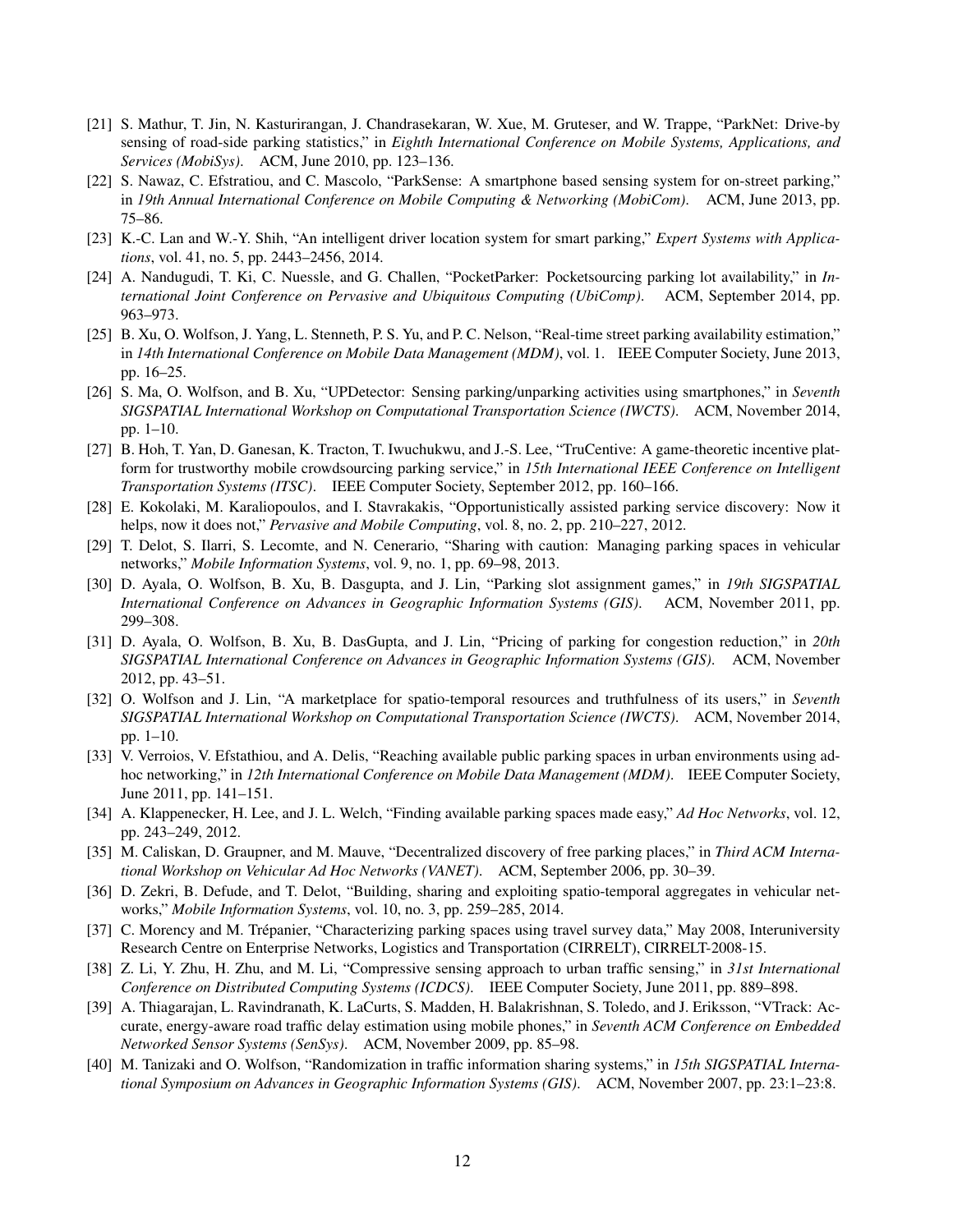- <span id="page-10-1"></span>[41] D. Ayala, J. Lin, O. Wolfson, N. Rishe, and M. Tanizaki, "Communication reduction for floating car data-based traffic information systems," in *Second International Conference on Advanced Geographic Information Systems, Applications, and Services (GEOPROCESSING)*, February 2010, pp. 44–51.
- <span id="page-10-0"></span>[42] R. Du, C. Chen, B. Yang, N. Lu, X. Guan, and X. Shen, "Effective urban traffic monitoring by vehicular sensor networks," *IEEE Transactions on Vehicular Technology*, vol. 64, no. 1, pp. 273–286, January 2015.
- <span id="page-10-2"></span>[43] J. A. Sanguesa, M. Fogue, P. Garrido, F. J. Martinez, J.-C. Cano, C. T. Calafate, and P. Manzoni, "An infrastructureless approach to estimate vehicular density in urban environments," *Sensors*, vol. 13, no. 2, pp. 2399–2418, 2013.
- <span id="page-10-3"></span>[44] J. Barrachina, J. A. Sanguesa, M. Fogue, P. Garrido, F. J. Martinez, J.-C. Cano, C. T. Calafate, and P. Manzoni, "V2X-d: A vehicular density estimation system that combines V2V and V2I communications," in *IFIP Wireless Days (WD)*, November 2013, pp. 1–6.
- <span id="page-10-4"></span>[45] J.-Y. Yang, L.-D. Chou, C.-F. Tung, S.-M. Huang, and T.-W. Wang, "Average-speed forecast and adjustment via VANETs," *IEEE Transactions on Vehicular Technology*, vol. 62, no. 9, pp. 4318–4327, 2013.
- <span id="page-10-5"></span>[46] S. Djahel, R. Doolan, G.-M. Muntean, and J. Murphy, "A communications-oriented perspective on traffic management systems for smart cities: Challenges and innovative approaches," *IEEE Communications Surveys & Tutorials*, vol. 17, no. 1, pp. 125–151, 2015.
- <span id="page-10-6"></span>[47] B. Pan, Y. Zheng, D. Wilkie, and C. Shahabi, "Crowd sensing of traffic anomalies based on human mobility and social media," in *21st SIGSPATIAL International Conference on Advances in Geographic Information Systems (GIS)*. ACM, November 2013, pp. 344–353.
- <span id="page-10-7"></span>[48] R. Varriale, S. Ma, and O. Wolfson, "VTIS: A volunteered travelers information system," in *Sixth SIGSPATIAL International Workshop on Computational Transportation Science (IWCTS)*. ACM, November 2013, pp. 13:13– 13:18.
- <span id="page-10-8"></span>[49] H. van Lint, "Reliable travel time prediction for freeways – bridging artificial neural networks and traffic flow theory," Ph.D. dissertation, Delft University of Technology, Delft (Netherlands), May 2004.
- <span id="page-10-9"></span>[50] S. M. Bilal, C. J. Bernardos, and C. Guerrero, "Position-based routing in vehicular networks: A survey," *Journal of Network and Computer Applications*, vol. 36, no. 2, pp. 685–697, 2013.
- <span id="page-10-10"></span>[51] C. S. Chong, B. Zoebir, A. Y. S. Tan, W.-C. Tjhi, T. Zhang, K. K. Lee, R. M. Li, W. L. Tung, and F. B.-S. Lee, "Collaborative analytics for predicting expressway-traffic congestion," in *14th Annual International Conference on Electronic Commerce (ICEC)*. ACM, August 2012, pp. 35–38.
- <span id="page-10-11"></span>[52] B. Xu and O. Wolfson, "Time-series prediction with applications to traffic and moving objects databases," in *Third ACM International Workshop on Data Engineering for Wireless and Mobile Access (MobiDe)*. ACM, September 2003, pp. 56–60.
- <span id="page-10-12"></span>[53] W. Min and L. Wynter, "Real-time road traffic prediction with spatio-temporal correlations," *Transportation Research Part C: Emerging Technologies*, vol. 19, no. 4, pp. 606–616, 2011.
- <span id="page-10-13"></span>[54] O. Wolfson and B. Xu, "A new paradigm for querying blobs in vehicular networks," *IEEE MultiMedia*, vol. 21, no. 1, pp. 48–58, 2014.
- <span id="page-10-14"></span>[55] G. Sun, J. Chen, W. Guo, and K. Liu, "Signal processing techniques in network-aided positioning: A survey of state-of-the-art positioning designs," *IEEE Signal Processing Magazine*, vol. 22, no. 4, pp. 12–23, 2005.
- <span id="page-10-15"></span>[56] X. Lu, C. Wang, J.-M. Yang, Y. Pang, and L. Zhang, "Photo2Trip: Generating travel routes from geo-tagged photos for trip planning," in *International Conference on Multimedia (MM)*. ACM, October 2010, pp. 143–152.
- <span id="page-10-16"></span>[57] H. Yin and O. Wolfson, "A weight-based map matching method in moving objects databases," in *16th International Conference on Scientific and Statistical Database Management (SSDBM)*. IEEE Computer Society, June 2004, pp. 437–438.
- <span id="page-10-17"></span>[58] C. Parent, S. Spaccapietra, C. Renso, G. Andrienko, N. Andrienko, V. Bogorny, M. L. Damiani, A. Gkoulalas-Divanis, J. Macedo, N. Pelekis, Y. Theodoridis, and Z. Yan, "Semantic trajectories modeling and analysis," *ACM Computing Surveys*, vol. 45, no. 4, pp. 42:1–42:32, 2013.
- <span id="page-10-18"></span>[59] L. Stenneth, O. Wolfson, P. S. Yu, and B. Xu, "Transportation mode detection using mobile phones and GIS information," in *19th SIGSPATIAL International Conference on Advances in Geographic Information Systems (GIS)*. ACM, November 2011, pp. 54–63.
- <span id="page-10-19"></span>[60] J. Liu, O. Wolfson, and H. Yin, "Extracting semantic location from outdoor positioning systems," in *Seventh International Conference on Mobile Data Management (MDM)*, May 2006, pp. 73–73.
- <span id="page-10-20"></span>[61] S. Ilarri, D. Stojanovic, and C. Ray, "Semantic management of moving objects: A vision towards smart mobility," *Expert Systems With Applications*, vol. 42, no. 3, pp. 1418–1435, 2015.